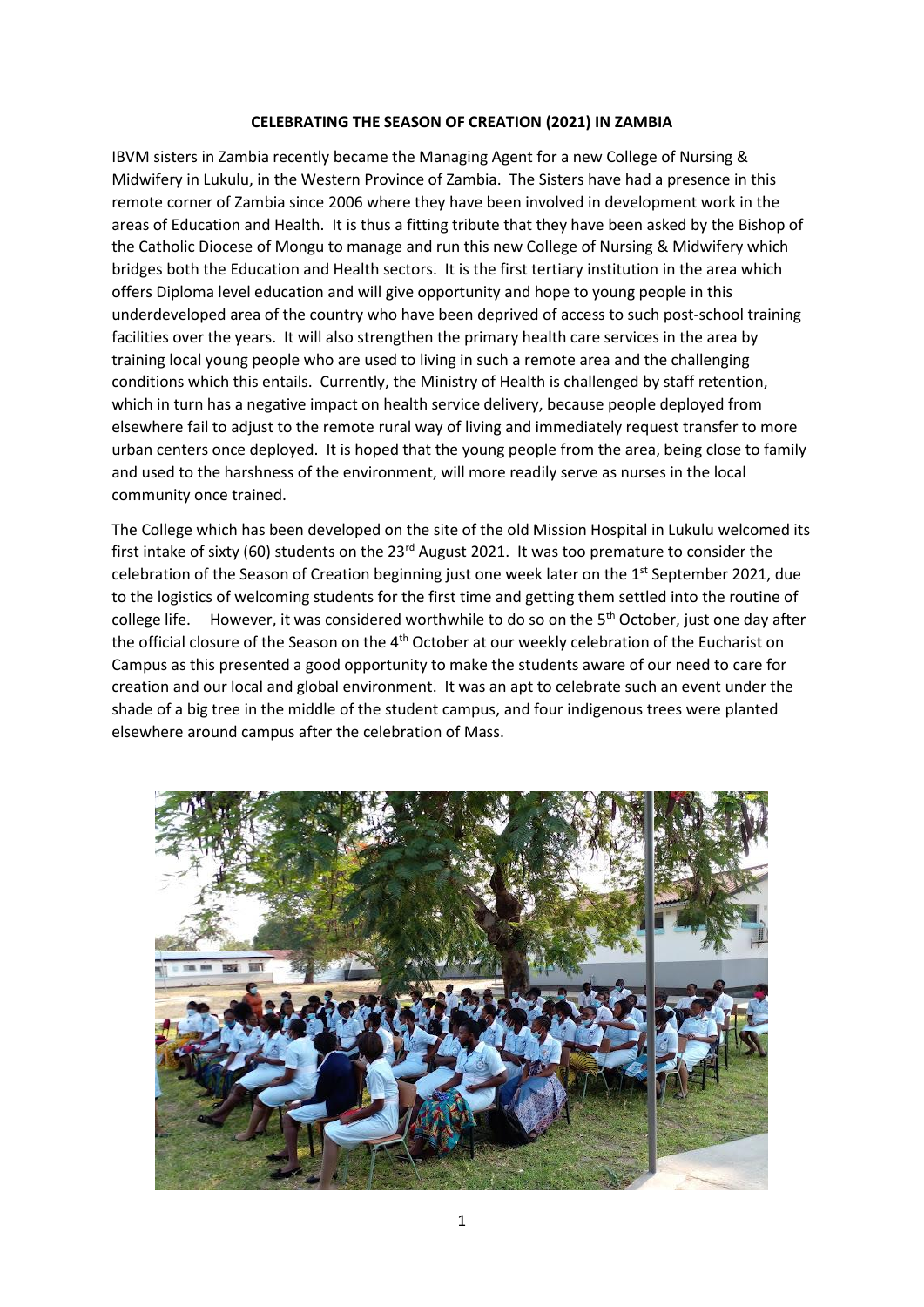

Creating awareness of the Season of Creation as a time of grace when the Church, in ecumenical dialogue, offers an opportunity to humanity to renew its relationship with the Creator and with creation, through celebration, conversion and commitment together. It was important to introduce this to our students at the beginning of their college lives. It is something that, many in their struggle for mere survival, perhaps through cutting firewood for the immediate needs of cooking and warmth in winter, may not be aware of the bigger picture, or depletion of their own resources in the long term. Though a Catholic College of learning, the institution has many other denominations within its student body and so it was also important to introduce the ecumenical aspect of the Season of Creation.

Following the celebration of Mass, four tree were planted around the College Campus.



Above (Left) the Priest and Deacon plant a tree and (Right) the Principal Tutor Below (Left) the College Administrator and (Right) Student representatives plant trees